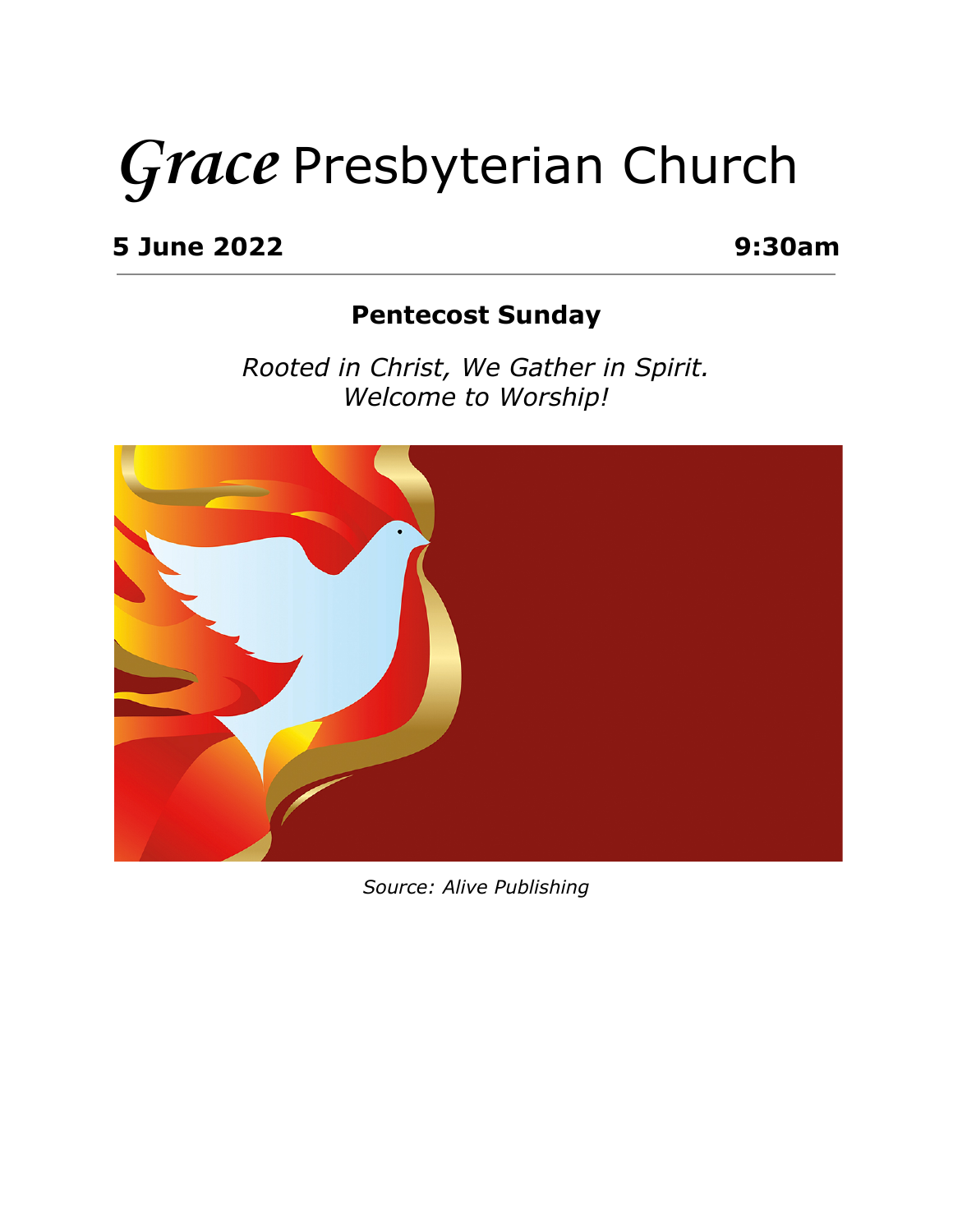## **We Gather**

PRELUDE

WELCOME and ANNOUNCEMENTS

*(Please remain seated for Hymn #283 and the Call to Worship)*

HYMN *Come, O Holy Spirit, Come* No. 283 (Sing 2xs)

CALL TO WORSHIP<sup>1</sup> Come, from every corner of the earth, from every time and place, from south and north, from east and west,

#### **Let us gather**

HYMN *Come, O Holy Spirit, Come* No. 283 (Sing 1xs)

For the spirit of God is being poured out upon us even now, in this place, upon the young and the old, the women and the men, slaves and free, upon each of us here.

#### **Come, let us worship God.**

HYMN\* *Come, Holy Spirit, Heavenly Dove* No. 279

<sup>&</sup>lt;sup>1</sup> Seasons of the Spirit- June 5, 2022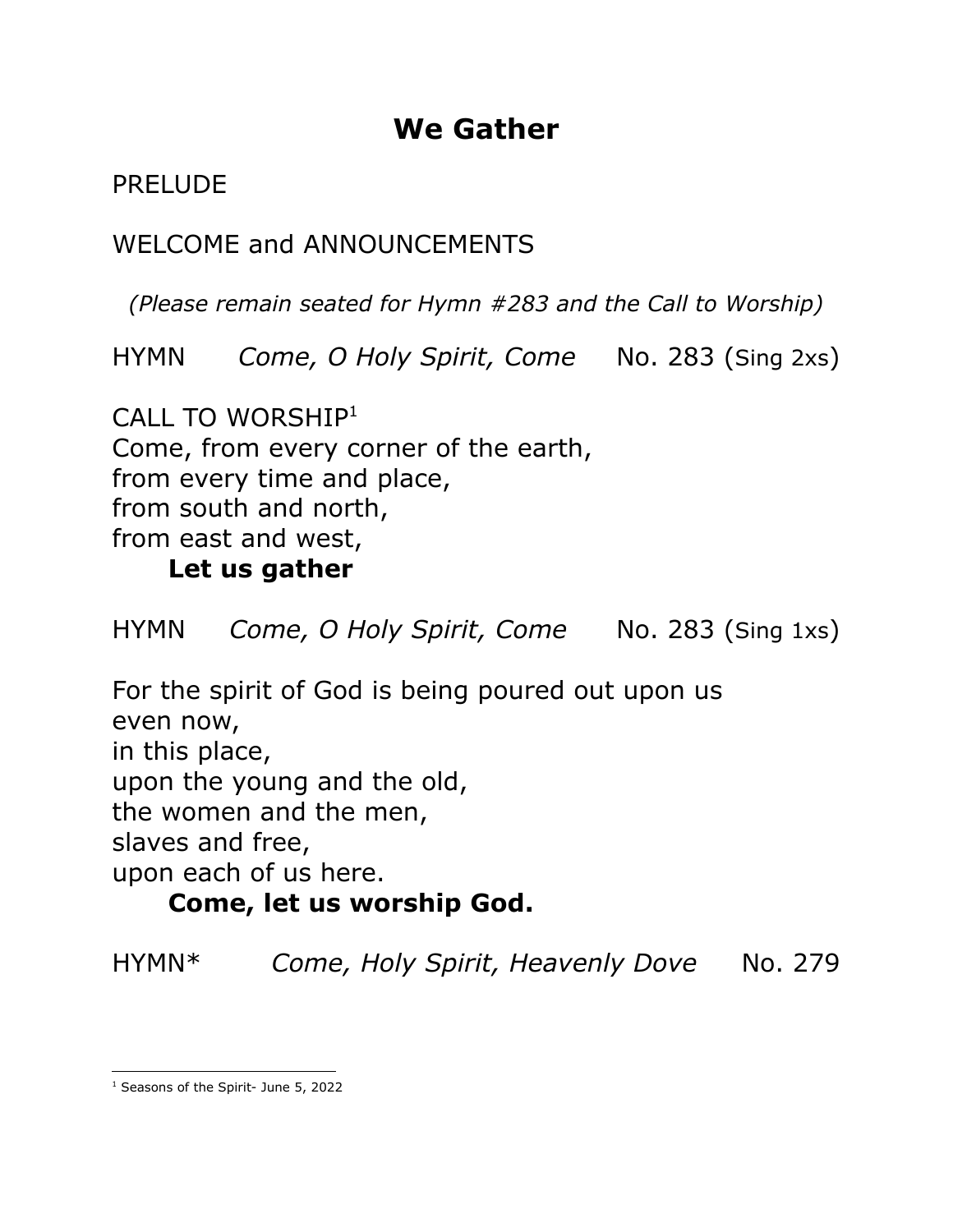OPENING PRAYER<sup>2</sup> As we gather today, O God, we thank you for the spirit of your love. As a wind sweeps over the plains, through mountain passes and city streets, we ask that your spirit sweep through this place, refreshing us with the breeze of your grace. As the story of your presence has swept through the pages of our history may we remember, and open ourselves to the breath of your Holy Spirit, which you offer to us all. Amen.

PRAYERS OF APPROACH & CONFESSION<sup>3</sup>

Loving God,

your Spirit is all around us,

refreshing us,

giving energy and hope.

**And yet, too often, we do not see it because we are caught up in our day-to-day affairs. Hear us as we come to you in a moment of confession. Hear the honesty of our hearts as we tell you that we are sorry for the times we ignore you.**

Come, fill us with your Spirit of newness.

Challenge and equip us to live our lives with you at the center. **Amen.**

<sup>2</sup> Seasons of the Spirit- June 5, 2022

<sup>3</sup> Seasons of the Spirit- June 5, 2022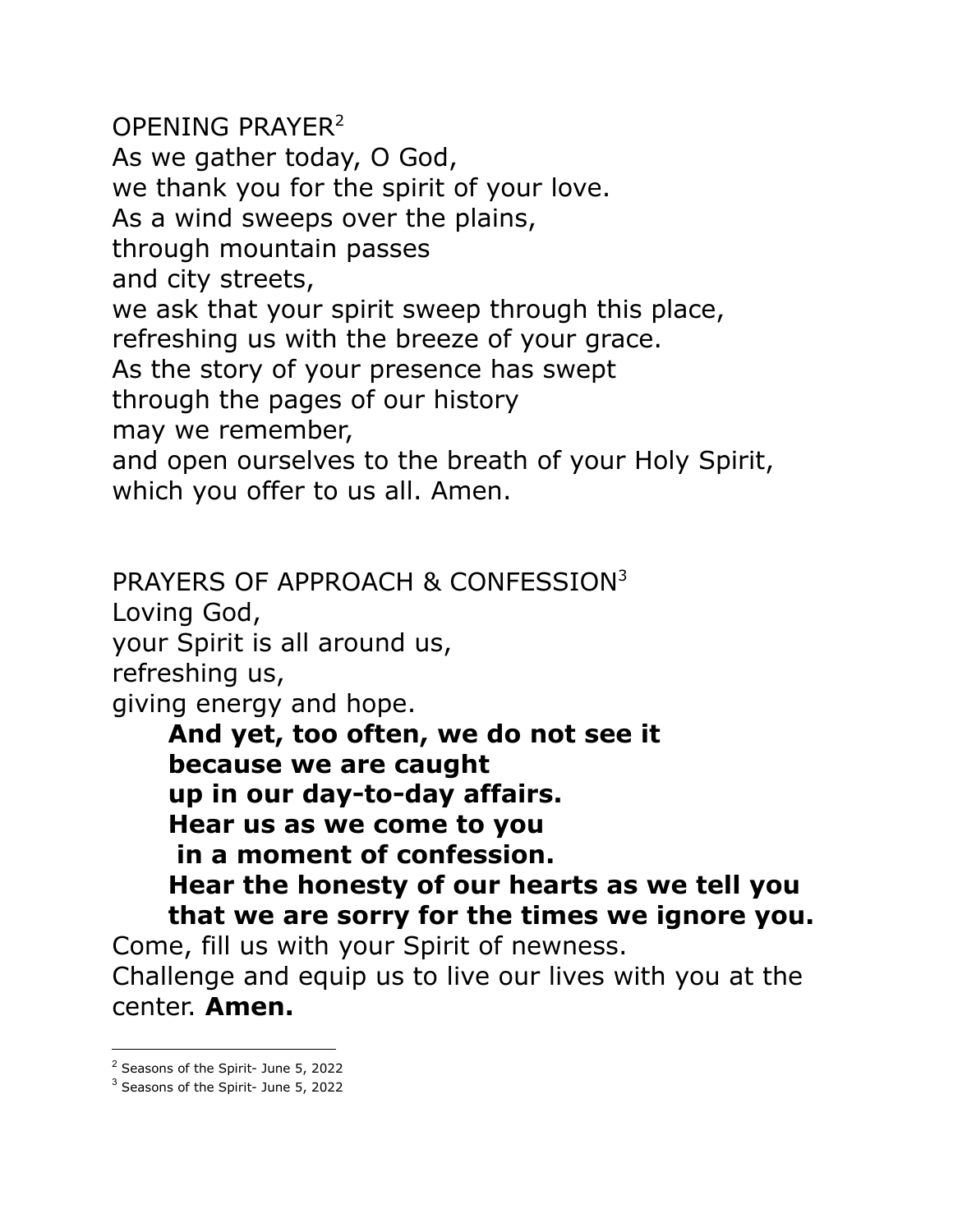WORDS OF AFFIRMATION 4

The Spirit hovers like a dove of peace over our lives, waiting to give us new gifts each day.

God never refuses to gather us into the harmony of love. We are forgiven. Life is restored and renewed.

#### **Thanks be to God!**

SHARING THE PEACE OF CHRIST Called to be one in Christ Jesus, we are made to love one another in unity and grace. Peace be with you!

**And also with you.**

## **We Reflect**

#### PRAYER FOR ILLUMINATION<sup>5</sup>

**Dear God, let us not only hear of you but see you with our own eyes through your Word. May we also experience your presence by the Holy Spirit. In Jesus' name, we pray. Amen.**

| <b>HYMN</b> | Spirit of the Living God | No. 288              |
|-------------|--------------------------|----------------------|
|             | OT SCRIPTURE LESSON      | Genesis $11:1-9$     |
|             | NT SCRIPTURE LESSON      | John 14:8-17 & 25-27 |

<sup>4</sup> Seasons of the Spirit- June 5, 2022

<sup>5</sup> Seasons of the Spirit- June 5, 2022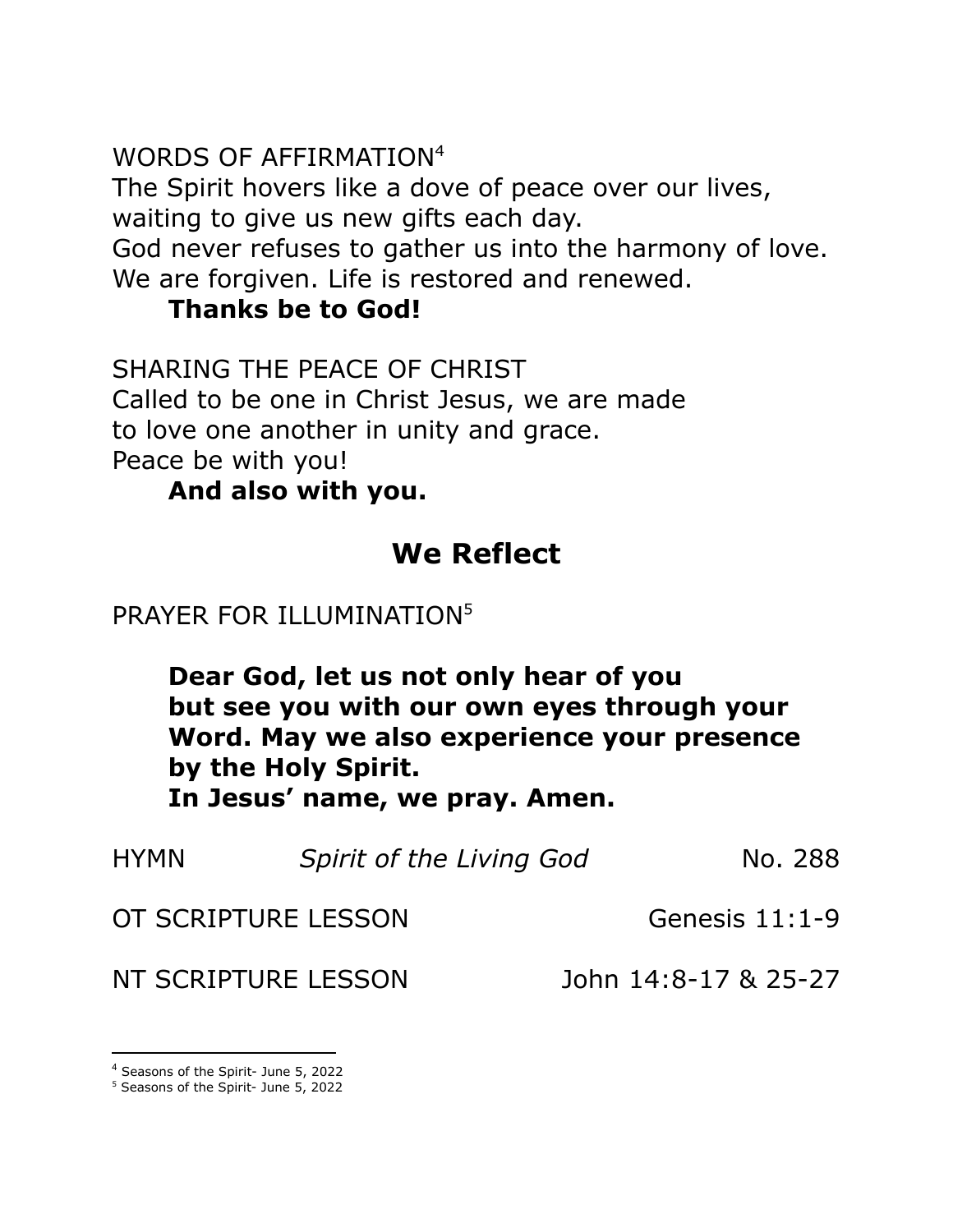SERMON Justin Warner

*Why I Love Jesus: Part 2*

#### **We Respond**

| HYMN* |  | Come to the Table of Grace | No. 507 |
|-------|--|----------------------------|---------|
|-------|--|----------------------------|---------|

CELEBRATION OF THE LORD'S SUPPER *The Invitation The Great Prayer of Thanksgiving* May the God of all hope be with you. **And also with you.** Lift your hearts to the One who comes to feast with you. **We offer our hearts to God who is in our midst.** Children of God, sing praises to the One who feeds you with goodness and hope. **Our hearts and voices resound with joy. 6** *The Words of Institution Rev. Donald M. Pitches The Lord's Prayer* **Our Father who art in heaven, hallowed be thy name.**

**Thy kingdom come, thy will be done, on earth as it is in heaven. Give us this day our daily bread; and forgive us our debts, as we forgive our debtors; and lead us not into temptation, but deliver us from evil. For thine is the kingdom and the power and the glory, forever. Amen.**

*The Communion Rev. Donald M. Pitches & Justin Warner*

<sup>6</sup> Scifres, Mary. *The Abingdon Worship Annual 2020* . Abingdon Press. Kindle Edition.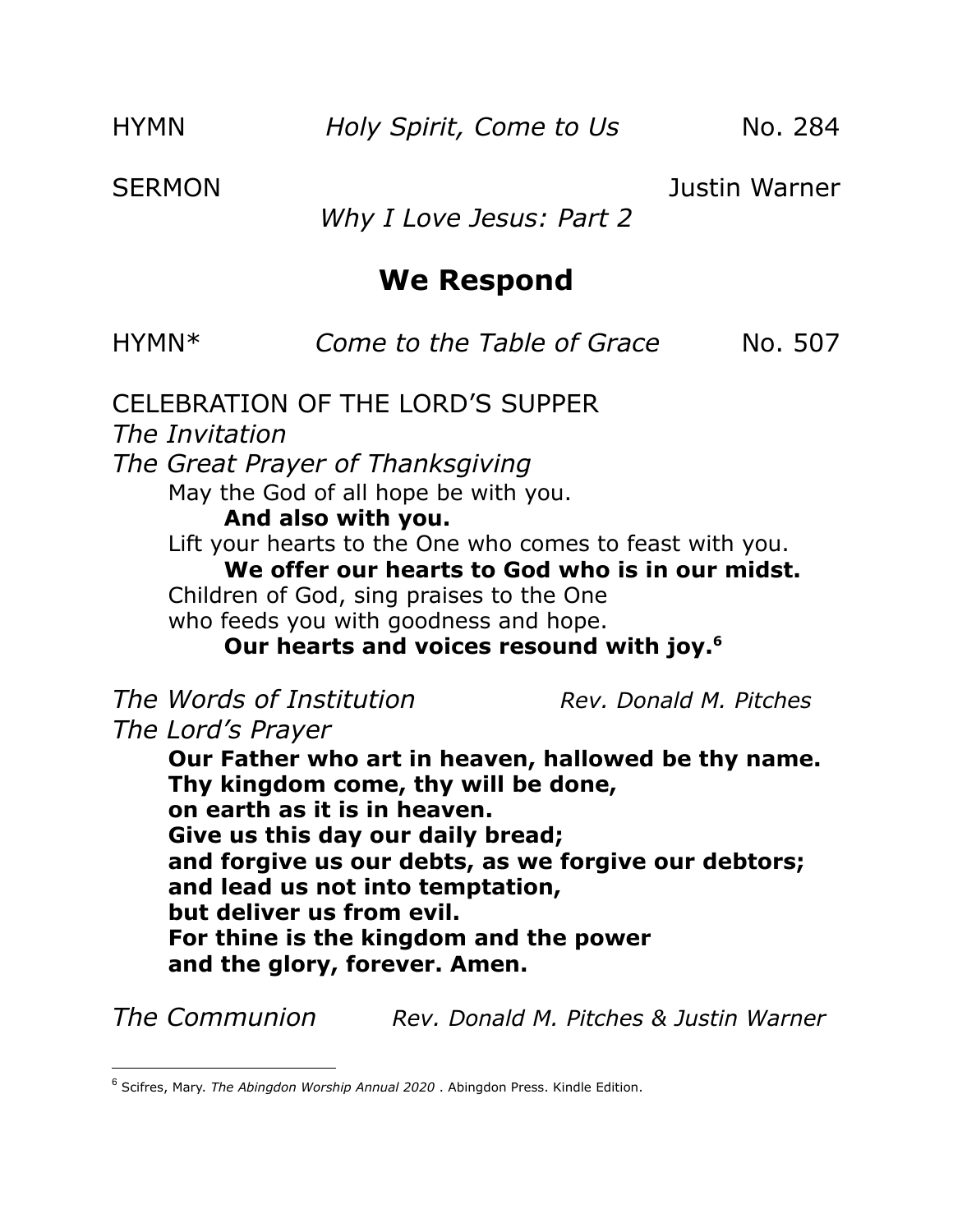#### *Response of Praise and Prayer 7*

**We give you thanks, O Lord, for you have filled us with good things. May this glimpse of your kingdom sustain us, give us eyes to see you at work in every place, and strength to be your body in the world. As you have blessed and broken the bread, bless us and let your light shine through the cracks. Make us your people, again and again, light for the world. In Jesus' name. Amen.**

#### PRAYERS OF THE PEOPLE

**May we never forget the world, O God. May we never walk past what needs to be transformed, but with your spirit may we become the change.**

In conflict may we be peace. In hunger may we be bread. In prejudice may we be friendship. In deceit may we be truth. In community may we be justice. In poverty may we be empowerment.

> **In silence may we be a voice. In darkness may we be light. In dogma may we be renewal. In faith may we be welcome. In certainty may we be questions.**

By your Spirit, O God; in your Spirit, O God;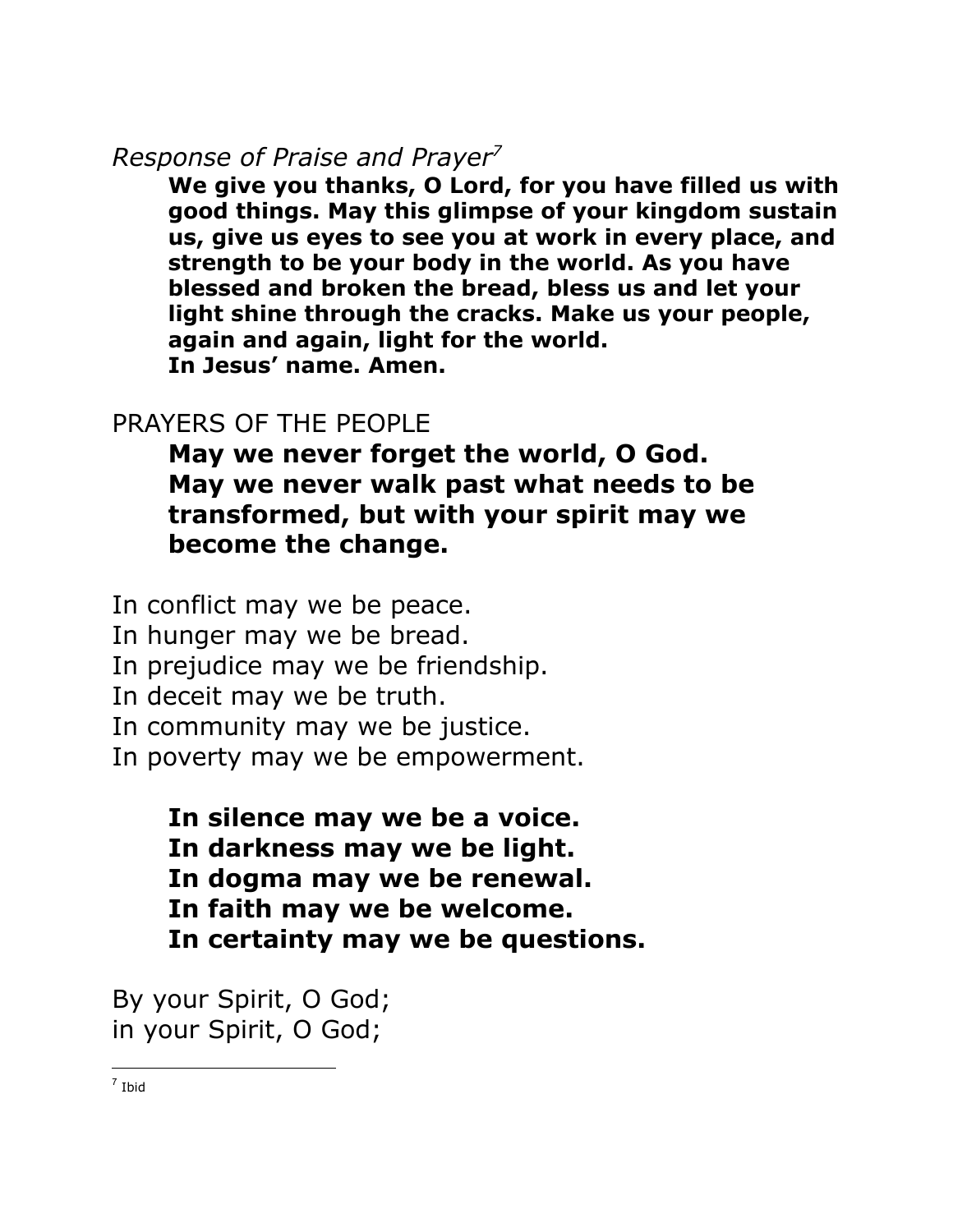through your Spirit, O God, may we walk beside all that needs to be transformed and, in Spirit, become the change the world needs. **Hear us; live in us; call us. Amen.**

OUR GIFTS OF SACRIFICE and THANKSGIVING

*Invitation 8*

We live in the wonderful reality of God's promise. We live in the joyous hope of God's new day. Let us give thanks to God as we share our gifts and make an offering.

*Thank you to all those whose gifts and offerings have sustained the church during these difficult times. Plates are available in the sanctuary to receive your offering. You can give online by visiting the church website.*

*Musical Meditation Vince DiMura*

| God, We Honor You<br>No. 709<br>Doxology $^\ast$ |  |
|--------------------------------------------------|--|
|--------------------------------------------------|--|

**God, we honor you. God, we trust in you. God we worship and adore you. Take what we bring, offered to you. Teach us to show your abundant blessing. Alleluia, Alleluia, Alleluia, Amen.**

<sup>8</sup> Seasons of the Spirit- June 5, 2022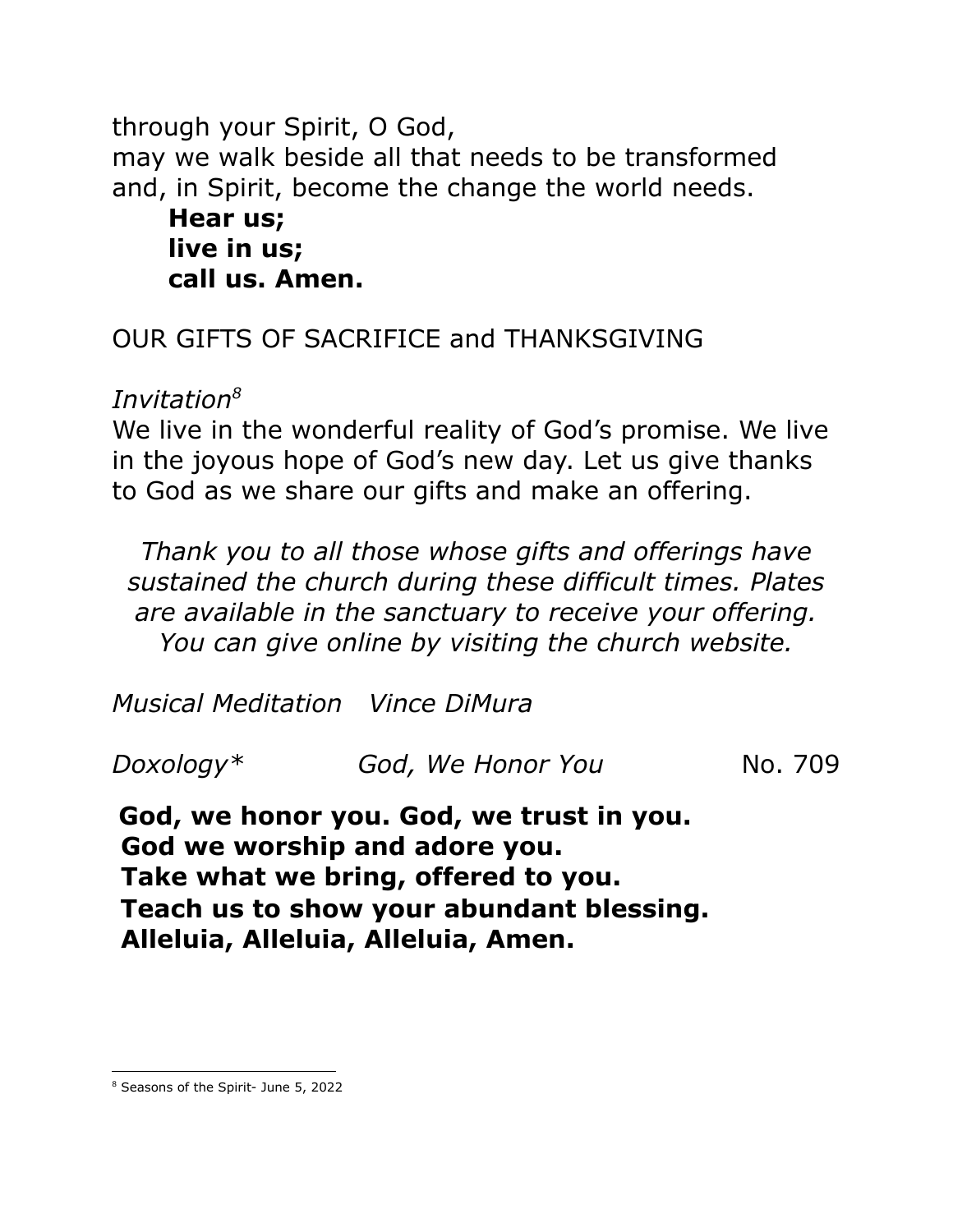*Prayer of Dedication\* 9*

The breath that fills balloons and the noise as they burst. The tree crammed into a seed and the house it will one day become. The voice that sings a song of freedom and repeats until the whole world joins the chorus. The child who has one question to ask: "Why?" and asks it again and again and again. The book full of words waiting to fill an imagination with dreams and alternative worlds. The church restless for new shoes to take her off exploring. To the possibility, persistence, growth, imagination, and adventure of the Spirit, we dedicate ourselves. The stuff that makes things happen is the energy of God – the Spirit, moving across the church,

#### **and we will be part of it. Amen.**

<sup>&</sup>lt;sup>9</sup> Seasons of the Spirit- June 5, 2022